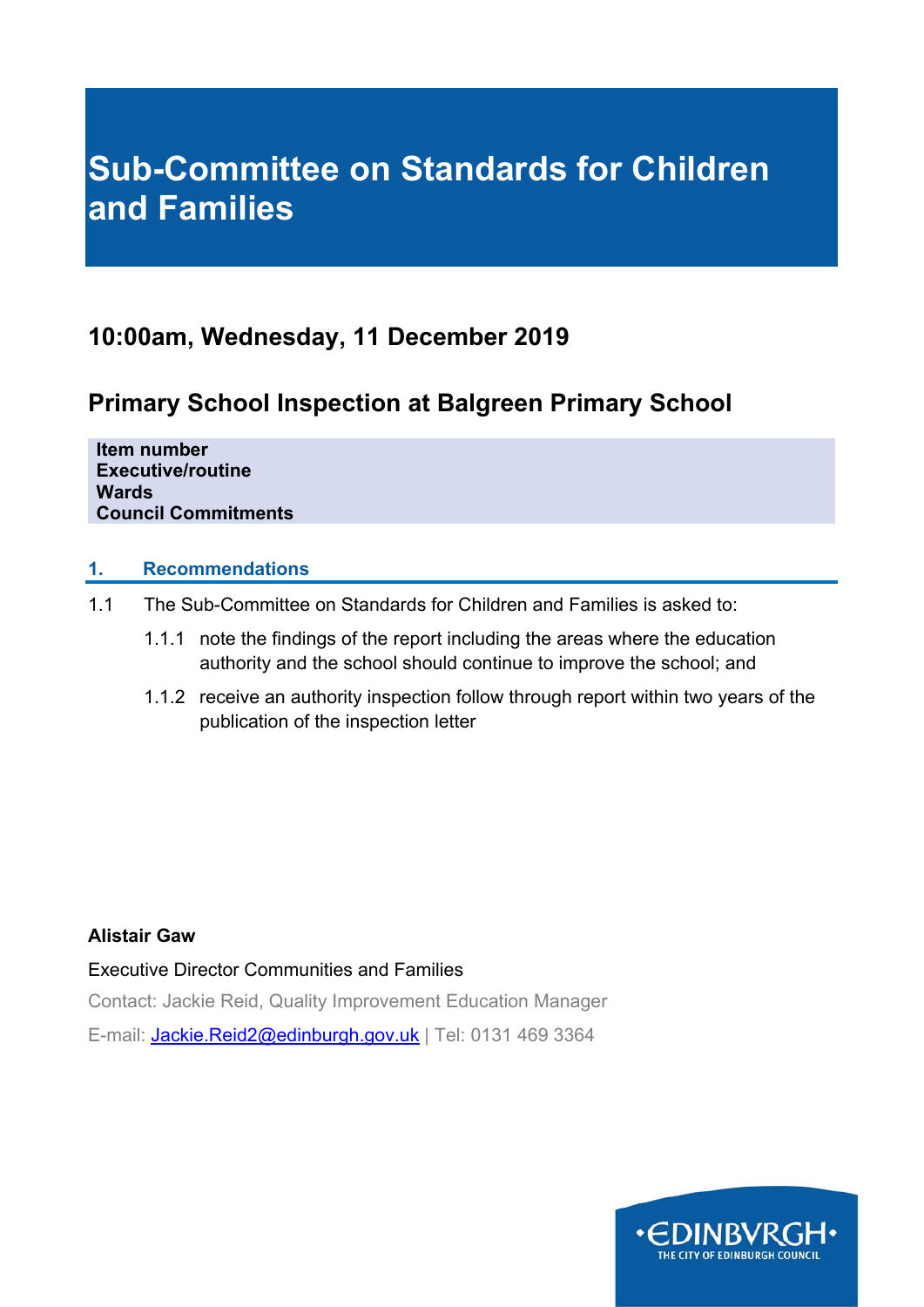# **Primary Inspection at Balgreen Primary School**

### **2. Executive Summary**

- 2.1 Education Scotland (ES), undertake an annual sample of inspections across Scotland (approximately 240 per year) covering nursery, primary, special and secondary schools. A letter to parents/carers on each inspection is published approximately three months after the inspection. On the basis of this letter the school with the support of the authority amends its improvement plan to take account of any agreed areas for improvement.
- 2.2 Inspectors usually revisit a school within a year of the publication of the letter where weak or unsatisfactory practice has been identified. For all other schools inspected the local authority will inform the parents about the progress made in improving the quality of education.
- 2.3 This letter and evaluations (Appendix 1) and the Summary of Inspection Findings (Appendix 2) advises the Sub-committee on the outcomes of the initial inspection.

### **3. Background**

3.1 In June 2019, a team of inspectors from Education Scotland visited Balgreen Primary School. During their visit, they talked to parents/carers and children and worked closely with the headteacher and staff.

### **4. Main report**

- 4.1 The inspection team found the following strengths in the school's work:
	- 4.1.1 Approaches to promoting positive relationships where children feel supported to achieve. Children are eager to learn and capable of taking greater responsibility for their own learning.
	- 4.1.2 Positive steps taken to improving children's attainment in numeracy at the early stages of the school. Children are more confident in using strategies to solve number problems.
	- 4.1.3 Strong sense of teamwork amongst teachers who are self-reflective and keen to contribute to school improvement.
- 4.2 The following areas for improvement were identified and discussed with the headteacher and a representative from The City of Edinburgh Council: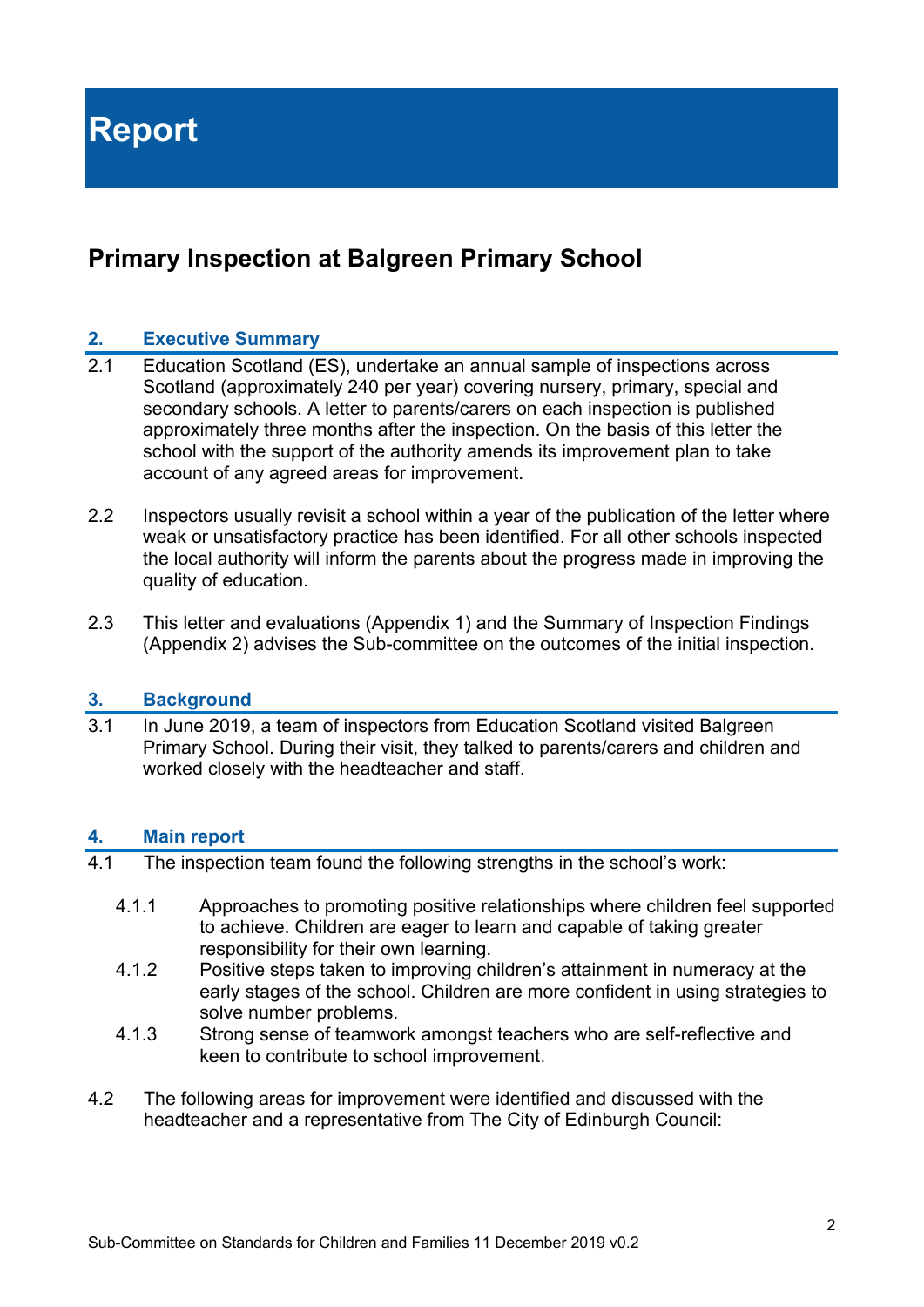- 4.2.1 Continue to improve the consistency of learning, teaching and assessment across the school. This should include the development of approaches to assessing children's progress in learning.
- 4.2.2 Develop a whole school system for monitoring and tracking children's progress to ensure they are appropriately supported and challenged in their learning.
- 4.2.3 Develop a shared strategy for raising attainment across the school.
- 4.4 More detailed Summarised Inspection Findings are available on https://education.gov.scot/media/0fph1oyf/balgreenpssif170919.pdf and are included as Appendix 2.

### 4.5 **Measures of Success**

Inspectors gathered evidence to enable them to evaluate the school's work using quality indicators from How good is our school? (4th edition) and How good is our early learning and childcare? Quality indicators help schools, local authorities and inspectors to judge what is working well and what needs to be improved. Following the inspection of each school, the Scottish Government gathers details of these evaluations to keep track of how well Scottish schools are doing.

Descriptions of the evaluations are available from How good is our school? (4th edition)

The school also engages in ongoing self-evaluation activity to gather evidence support to support their judgements about what is working well and what needs to be improved.

### **Here are the school's gradings for the following quality indicators, together with Education Scotland's gradings.**

| <b>Quality</b><br><b>Indicator</b>           | <b>Self Evaluation</b> | <b>Education Scotland</b><br><b>Evaluation</b> |
|----------------------------------------------|------------------------|------------------------------------------------|
| 2.3 Learning<br>Teaching and<br>Assessment   | 4 Good                 | 4 Good                                         |
| 3.2 Raising<br>attainment and<br>achievement | 3 Satisfactory         | 3 Satisfactory                                 |

### 4.6 Progress Made with Identified Area of Development

The school has created a detailed action plan to ensure progress across the identified areas of development, and the School Improvement Plan for this session has begun to address each area of development as follows: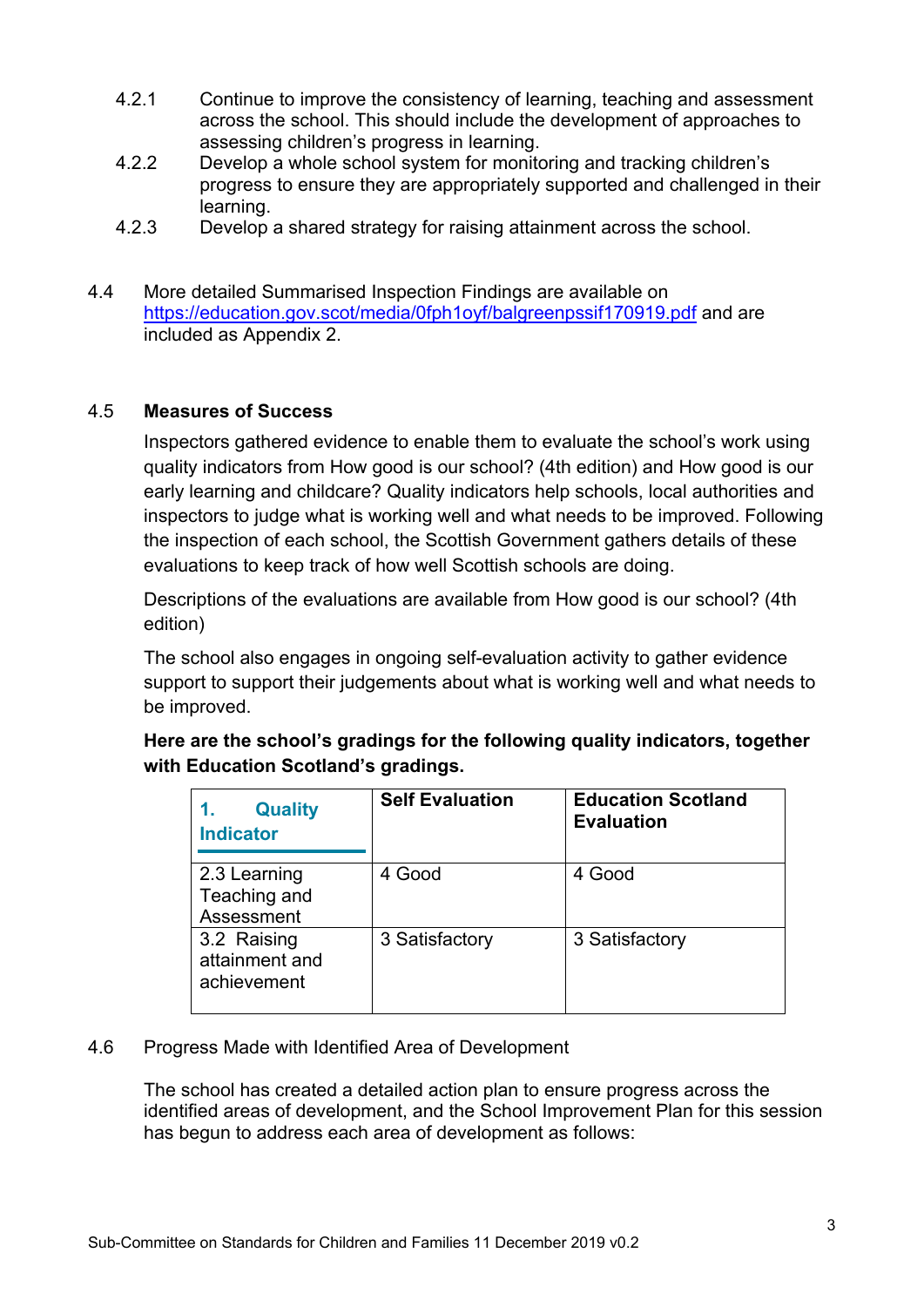- **4.6.1 Continue to improve the consistency of learning, teaching and assessment across the school. This should include the development of approaches to assessing children's progress in learning.** 
	- The school has reviewed the template ('graffiti wall') that they use for shared classroom experience to record observations and stimulate dialogue (October).
	- All teaching staff worked collaboratively to agree on strategies to give pupils opportunities to lead their learning through co-creation of success criteria (November).
	- Staff have revisited the current Assessment is for Learning Toolkit and agreed key features of strong practice in learning and teaching (November).

### **4.6.2 Develop a whole school system for monitoring and tracking children's progress to ensure they are appropriately supported and challenged in their learning.**

- Staff will engage in two cluster professional learning sessions in January and March with a focus on use of benchmarks within assessment.
- The SLT are working on implementing the new authority tracking and monitoring system that captures added value, interventions, and barriers to learning in addition to wider achievement.

### **4.6.3 Develop a shared strategy for raising attainment across the school.**

- The school has arranged a programme of CLPL sessions between January and March which focusses on whole school approaches to teaching literacy through implementing the City of Edinburgh's writing strategy.
- A staff session is planned for February to review the BGE Achievement of a Level documentation and support the broadening of the evidence base that teachers draw from in order to inform Achievement of a Level judgements.

### **5. Next Steps**

- 5.1 City of Edinburgh Education Officers will continue to support and challenge progress across the school.
- 5.2 The Head teacher will continue to be part of the Professional Learning Partnership with groups of HTs across the City to ensure robust analysis of learning and teaching across the school.
- 5.3 City of Edinburgh Education Officers will undertake a follow-through visit to the school within 2 years of publication of the Inspection report.

### **6. Financial impact**

6.1 There are no financial implications contained in the report.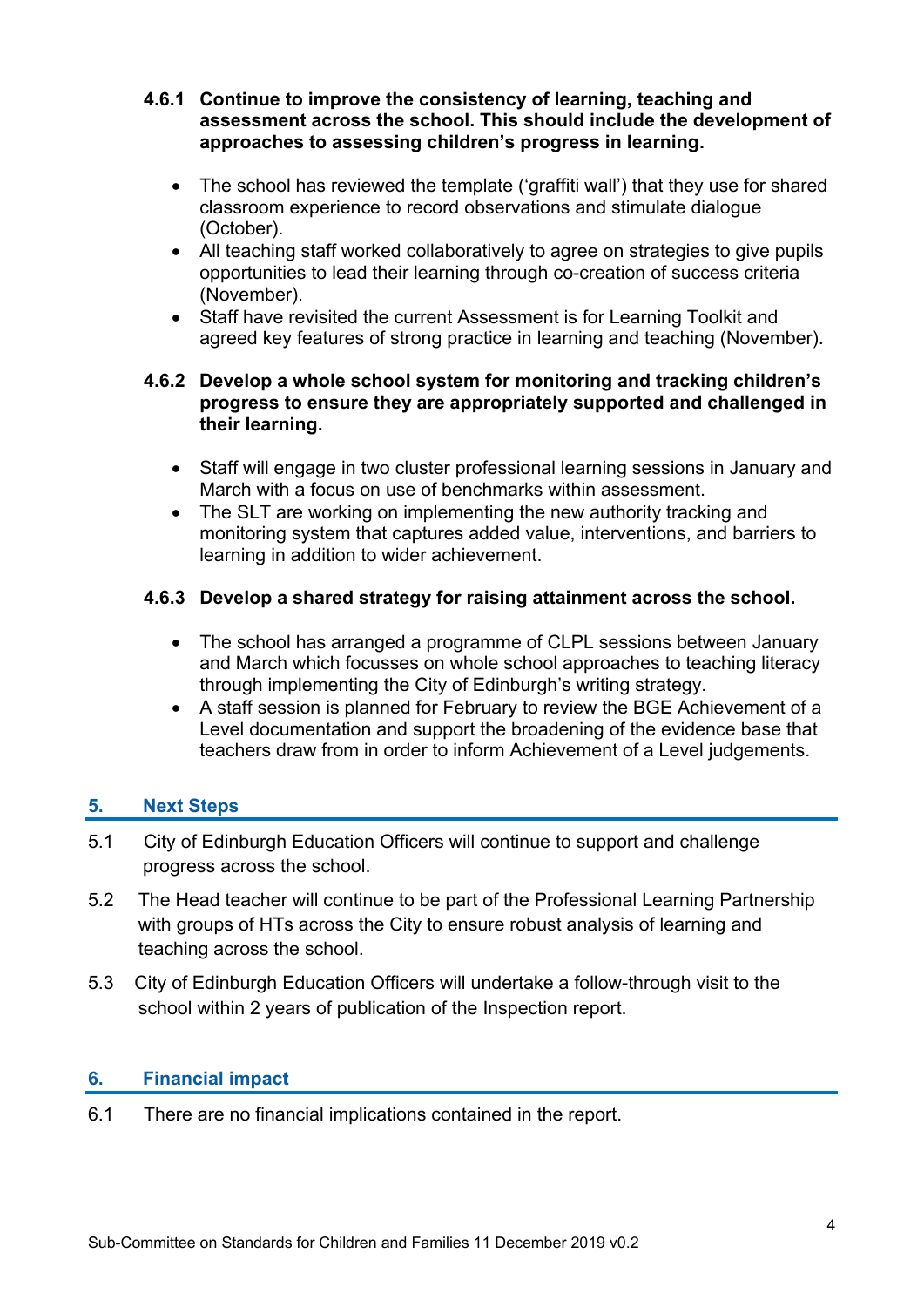### **7. Stakeholder/Community Impact**

- 7.1 The Inspection team engaged with focus groups of teaching staff, support staff and pupils during the inspection process.
- 7.2 There are considered to be no infringements on the right of the child.
- 7.3 Tracking of pupil performance by gender and Black Minority Ethnic (BME) is undertaken at school level and there are no adverse impacts.

### **8. Background reading/external references**

8.1 https://education.gov.scot/what-we-do/inspection-and-review/reports

### **9. Appendices**

| 9.1 | Appendix 1 Education Scotland letter and evaluations |  |  |  |  |  |
|-----|------------------------------------------------------|--|--|--|--|--|
|-----|------------------------------------------------------|--|--|--|--|--|

9.2 Appendix 2 Summary of Inspection Findings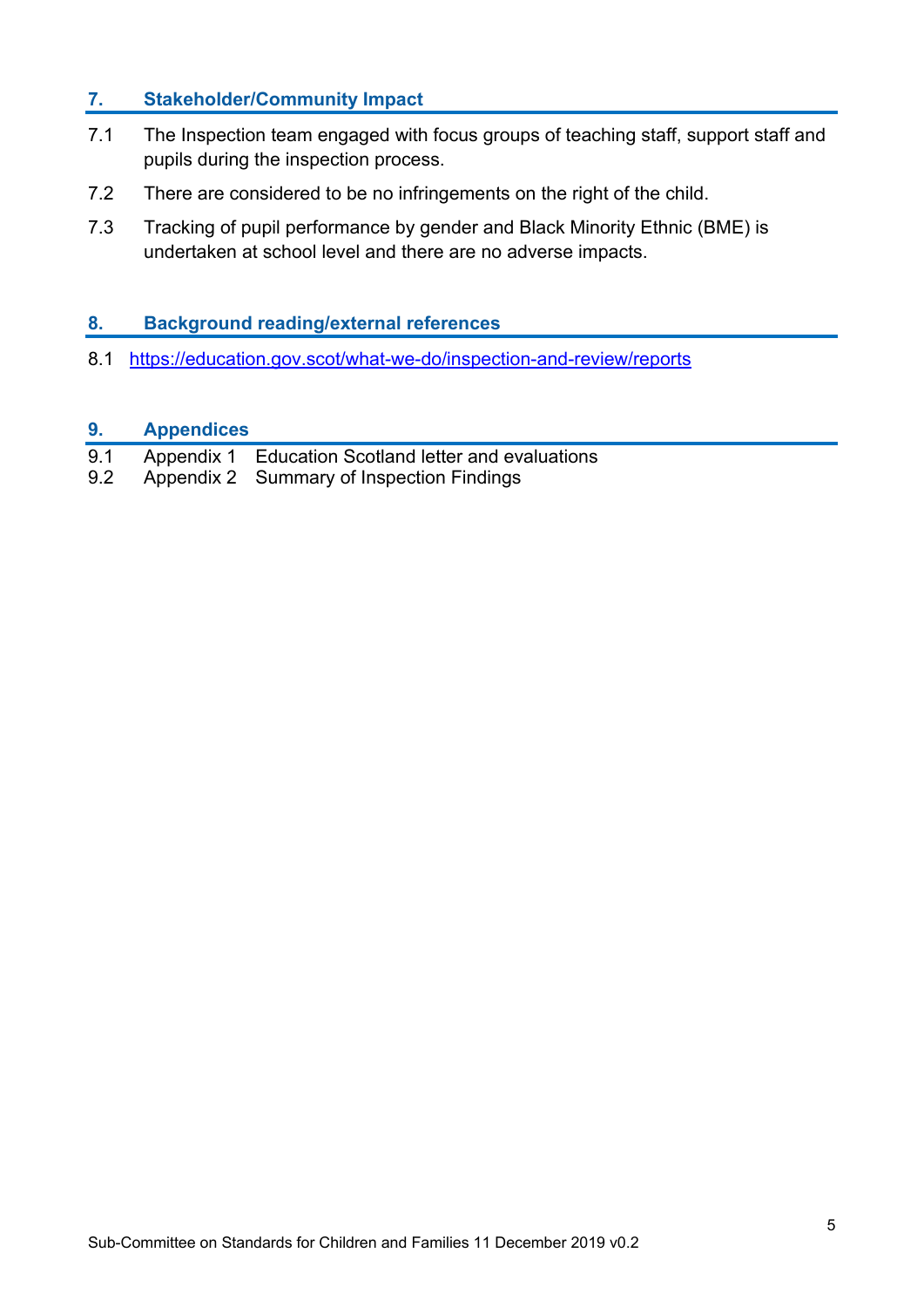



### 17 September 2019

### Dear Parent/Carer

In June 2019, a team of inspectors from Education Scotland visited Balgreen Primary School. During our visit, we talked to parents/carers and children and worked closely with the headteacher and staff.

The inspection team found the following strengths in the school's work.

- Approaches to promoting positive relationships where children feel supported to achieve. Children are eager to learn and capable of taking greater responsibility for their own learning.
- Positive steps taken to improving children's attainment in numeracy at the early stages of the school. Children are more confident in using strategies to solve number problems.
- Strong sense of teamwork amongst teachers who are self-reflective and keen to contribute to school improvement.

The following areas for improvement were identified and discussed with the headteacher and a representative from The City of Edinburgh Council.

- Continue to improve the consistency of learning, teaching and assessment across the school. This should include the development of approaches to assessing children's progress in learning.
- Develop a whole school system for monitoring and tracking children's progress to ensure they are appropriately supported and challenged in their learning.
- Develop a shared strategy for raising attainment across the school.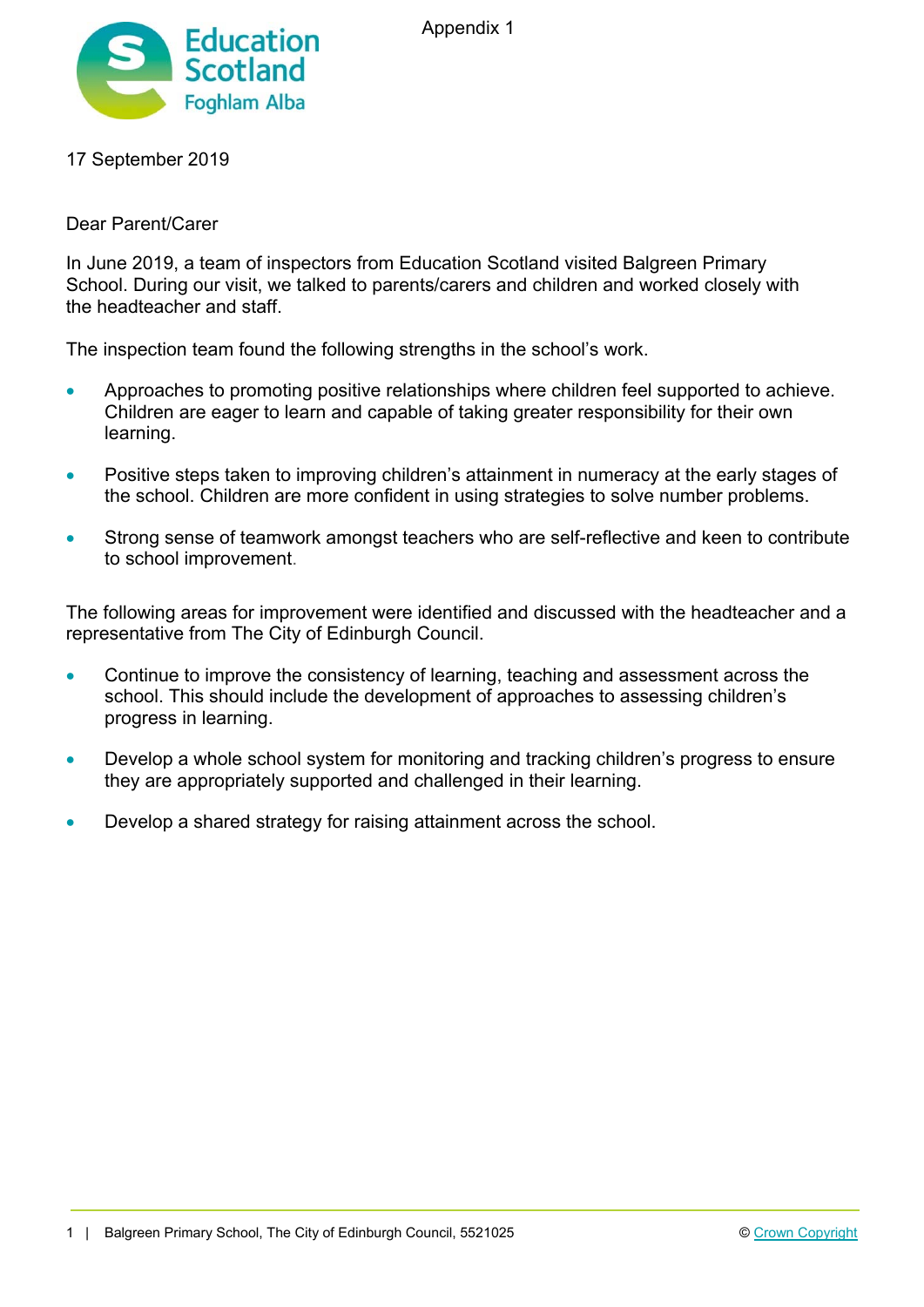

We gathered evidence to enable us to evaluate the school's work using quality indicators from How good is our school? (4<sup>th</sup> edition). Quality indicators help schools, local authorities and inspectors to judge what is working well and what needs to be improved. Following the inspection of each school, the Scottish Government gathers details of our evaluations to keep track of how well Scottish schools are doing.

### Here are Education Scotland's evaluations for Balgreen Primary School

| <b>Quality indicators</b>                                                                                                                 | <b>Evaluation</b> |  |
|-------------------------------------------------------------------------------------------------------------------------------------------|-------------------|--|
| Learning, teaching and assessment                                                                                                         | good              |  |
| Raising attainment and achievement                                                                                                        | satisfactory      |  |
| Descriptions of the evaluations are available from:<br>How good is our school? (4 <sup>th</sup> edition), Appendix 3: The six-point scale |                   |  |

A more detailed document called Summarised Inspection Findings (SIF) will be available on the Education Scotland website at: https://education.gov.scot/inspection-reports/edinburgh-city/5521025

### **What happens next?**

We are confident that the school has the capacity to continue to improve and so we will make no more visits in connection with this inspection. The City of Edinburgh Council will inform parents/carers about the school's progress as part of its arrangements for reporting on the quality of its schools.

Dennise Sommerville HM Inspector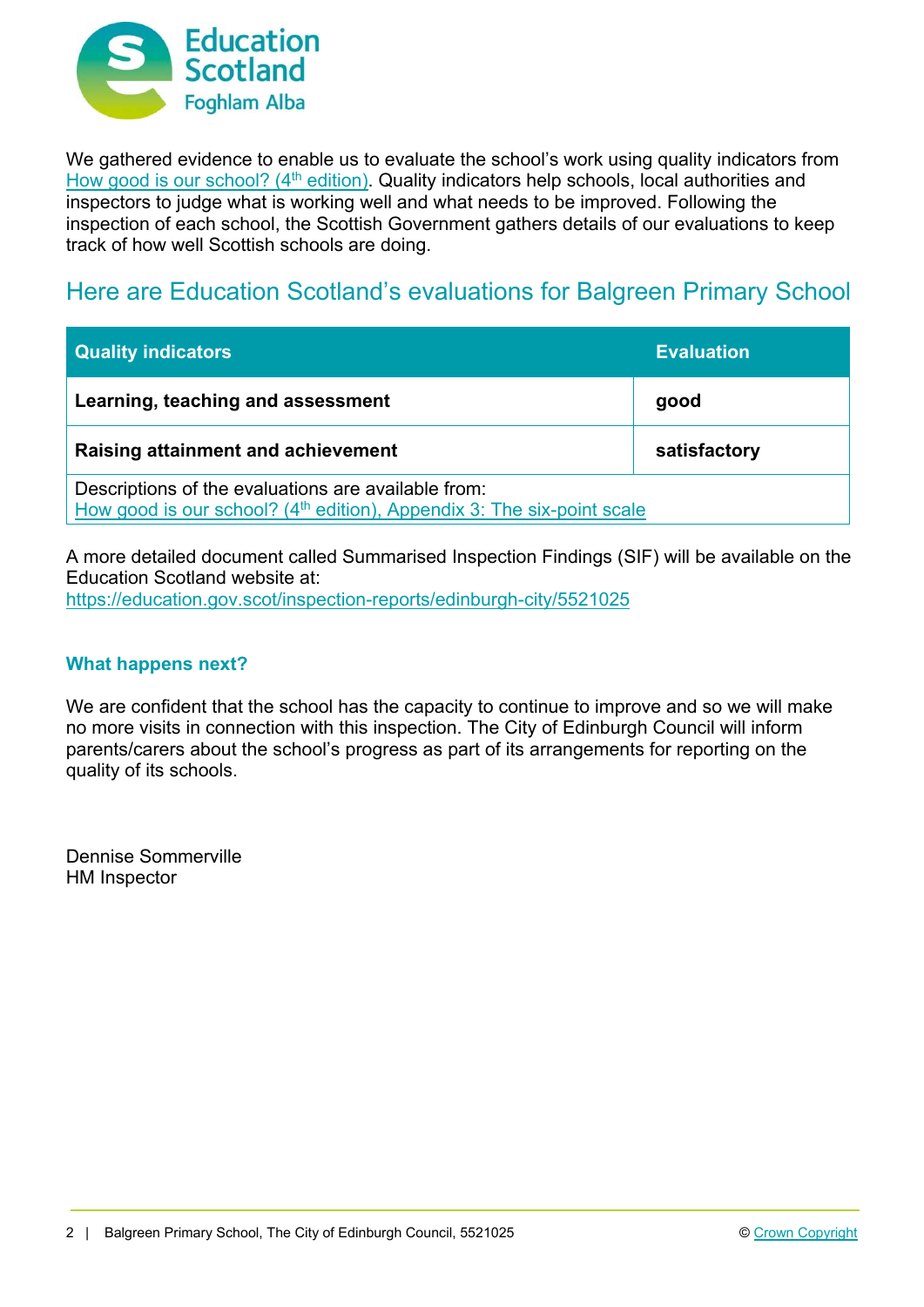Appendix 2



# **Summarised inspection findings**

# **Balgreen Primary School**

The City of Edinburgh Council

17 September 2019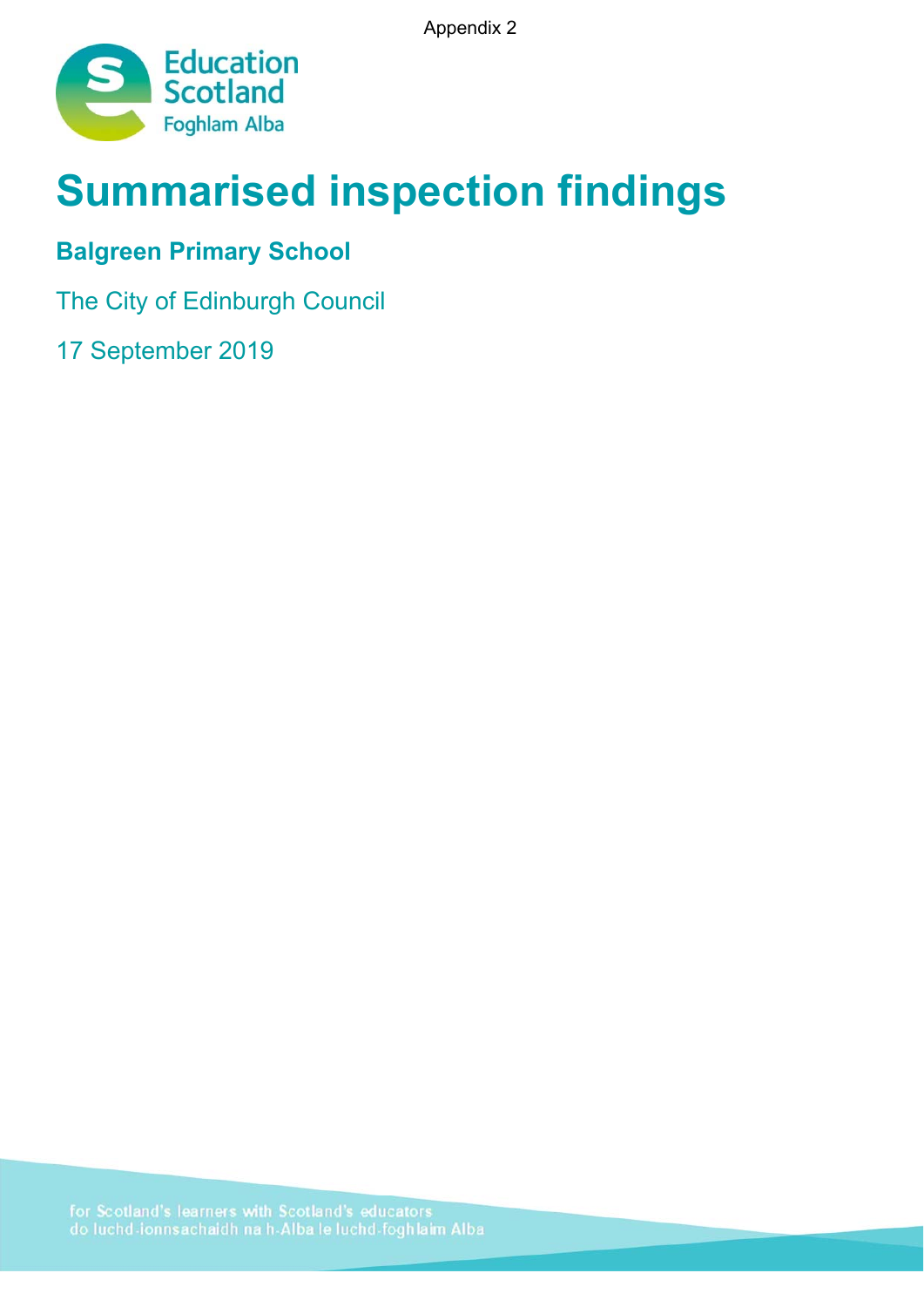## Key contextual information

Balgreen Primary School is a non-denominational school, which serves the community of Balgreen in Edinburgh. The school's provision comprises 14 primary classes. In June 2019, the primary school roll was 348.

The senior leadership team comprises a headteacher, two depute headteachers and a principal teacher. The headteacher has been in post for three years.

At the time of inspection, the school was undergoing significant refurbishment.

| 2.3 Learning, teaching and assessment                                                                                                                                                                                                                                                                                                                                                                                    | good |  |
|--------------------------------------------------------------------------------------------------------------------------------------------------------------------------------------------------------------------------------------------------------------------------------------------------------------------------------------------------------------------------------------------------------------------------|------|--|
| This indicator focuses on ensuring high-quality learning experiences for all children and young<br>people. It highlights the importance of highly-skilled staff who work with children, young people<br>and others to ensure learning is motivating and meaningful. Effective use of assessment by staff<br>and learners ensures children and young people maximise their successes and achievements.<br>The themes are: |      |  |
| learning and engagement<br>quality of teaching<br>effective use of assessment<br>planning, tracking and monitoring                                                                                                                                                                                                                                                                                                       |      |  |

### **Learning and engagement**

- $\blacksquare$  The whole-school focus on developing a nurturing, caring ethos has been successful in placing quality relationships at the heart of the school community. This is now evident in the interactions between staff and children, and increasingly between children. It is observed in the routine of 'meet and greet' when children are formally welcomed into the classroom. This is supporting children in their readiness to learn. As planned, senior leaders should review the school's vision and values to ensure that they reflect the school's specific context and current practice which is rooted in promoting positive relationships.
- Teachers and non-teaching staff work hard to provide bright and stimulating learning environments. Classroom spaces and resources are well organised and conducive to positive learning and teaching. Most children are motivated, on-task and have regular opportunities to work cooperatively in pairs and in trios. The purpose of learning is shared consistently with children so that most understand what they are learning and how they will know they have been successful. Next steps would include providing opportunities for children to co-create these indicators of success so that they take increased responsibility for their learning. When they have the opportunity to participate in active learning, lead and take responsibility for their learning, most children are engaged and motivated.
- In the majority of lessons, learning is differentiated effectively to meet the needs of learners. There are variable levels of challenge in learning, and occasions where the pace of learning is too slow and teachers deliver lengthy, whole-class lessons. Further development of higher- order thinking skills and enquiry-based learning, matched to children's needs and interests, would support a deepening of learning.
- $\blacksquare$  For those children who have been identified as requiring additional support for their learning, this takes place in a number of different learning environments, as a result of a wide range of interventions. Senior leaders should ensure that the learning experiences of these children are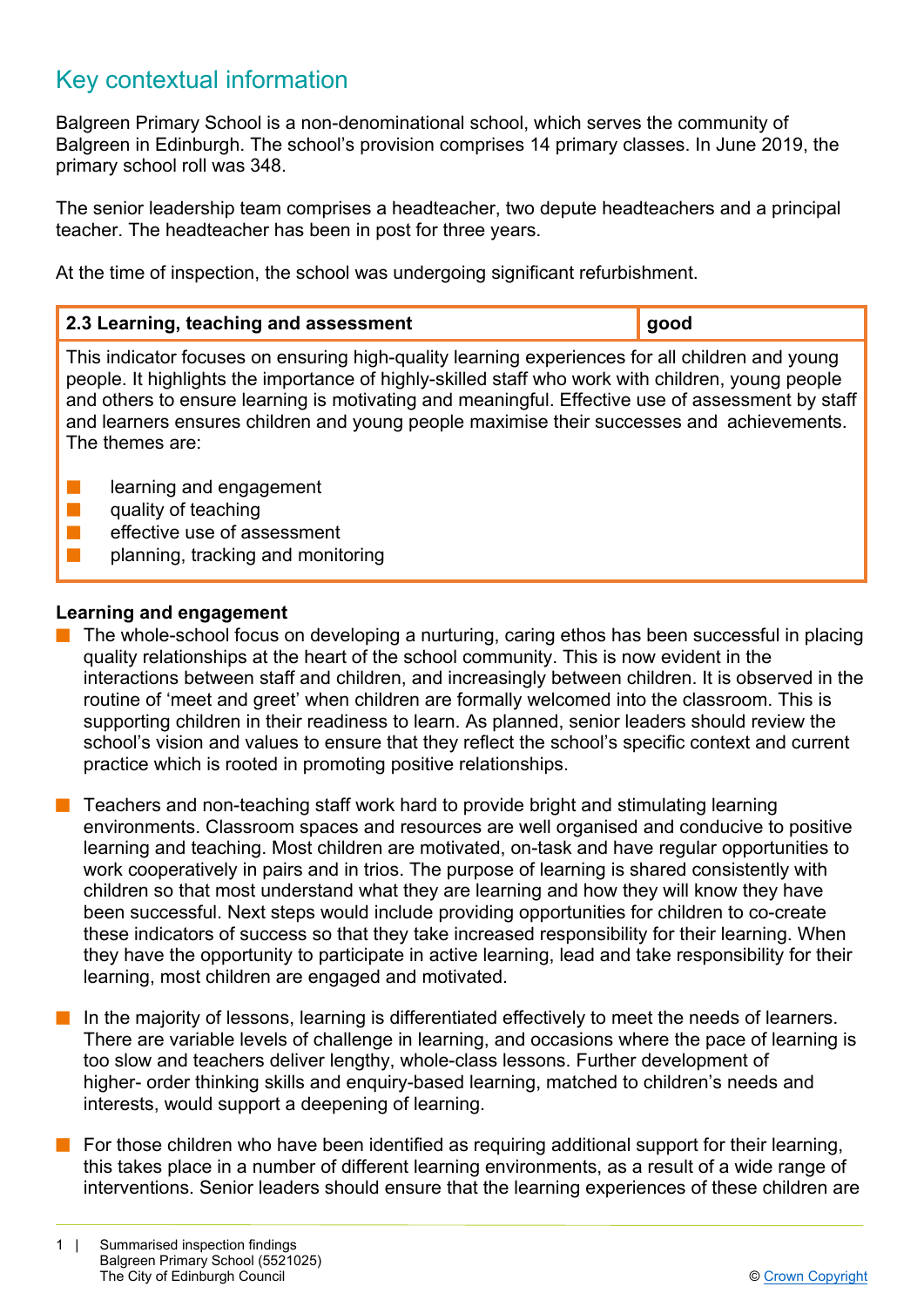coherent and that there is a clear overview of planned progression in the development of literacy, numeracy and health and wellbeing skills.

### **Quality of teaching**

- The quality of teaching is good, and in a few cases highly effective. The headteacher recognises the need to continue to improve consistency in the quality of learning, teaching and assessment across all stages. Staff would benefit from building on their 'Learning and Teaching Graffiti Wall' and developing further a shared understanding of what constitutes effective learning, teaching and assessment. This will support high-quality learning and teaching experiences for all children across the school. There is a need to ensure that staff do not overly focus on resource-driven interventions in an attempt to raise attainment.
- $\blacksquare$  In the majority of lessons, teachers make effective use of questioning to encourage children to think more deeply about their learning. Teachers are developing their skills in asking questions that are open-ended and that allow children to respond more fully. Praise is used well throughout the school, resulting in children who are eager to respond and answer teachers' questions. There are a few examples of children developing skills for learning, life and work by relating their learning to real-life contexts. There is a need to further develop opportunities for children to apply and develop their skills across learning activities, particularly in meaningful and relevant contexts.
- $\blacksquare$  Staff make use of learning through play pedagogy. They should now engage in robust evaluation of this approach to ensure it offers sufficient challenge and progression for all learners. There is a need to ensure more strategic direction of this approach across the early level and how it can be used effectively at other stages of the school. Staff would benefit from more professional learning to enhance further their understanding of learning through play. This will support better outcomes for all children.
- $\blacksquare$  In the majority of classes, a range of digital resources such as video clips, interactive whiteboards and tablets are used to enhance learning and teaching. Staff should continue with plans to develop further digital literacy systematically across all stages. They should continue to explore ways in which learners can independently access digital technology to support and challenge further all areas of their learning.

### **Effective use of assessment**

- $\blacksquare$  As planned, the school should develop a more coherent whole-school approach to assessment, linking assessment to learning and teaching. Staff should be clear how assessment leads to effective interventions. While teachers gather assessment information in literacy and numeracy, there is a need for this to become more integral to the planning of learning and teaching. The school is aware of the need to move in manageable steps to developing clear information on children's attainment for all areas of the curriculum.
- **n** A variety of formative assessment approaches are being used across classes. The extent to which these are embedded and used effectively varies. Across the majority of classes, children are involved in self- and peer-assessment, but this is not yet used consistently. The school should continue to develop strategies to help inform and support children's progress in learning. This will support up-skilling children in the language of reflecting and evaluating their learning. It will encourage them to take greater ownership of their learning, therefore knowing more about what they need to do to improve.
- $\blacksquare$  In the majority of classes, children are provided with a range of oral and written feedback. In a few classes, children receive high-quality feedback to identify their strengths and next steps in learning. More evaluative feedback is required to help children understand how they are progressing and what they need to do to improve.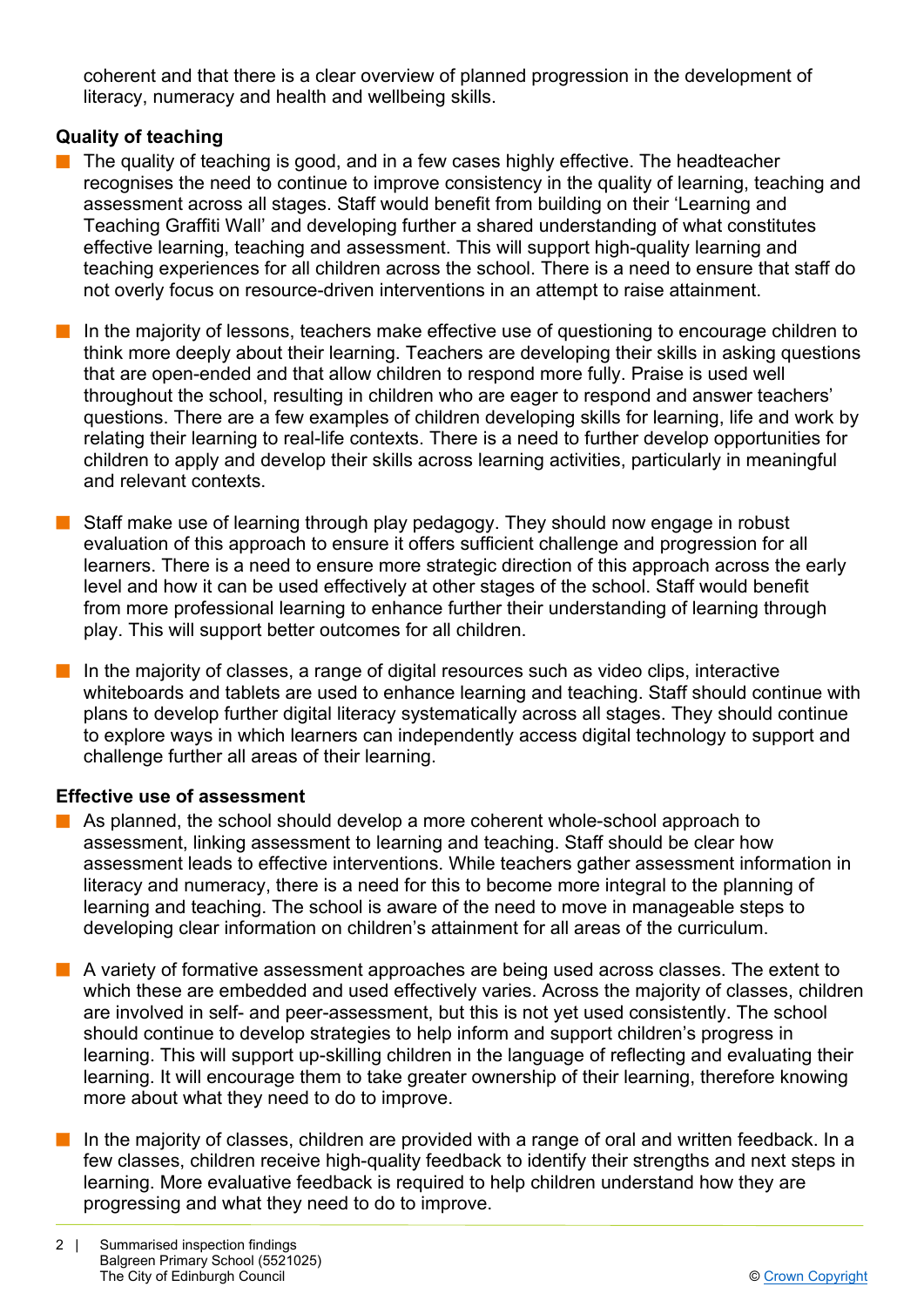### **Planning, tracking and monitoring**

- n Across the school, there is a strong ethos of staff collegiality and positive working relationships. Teachers' planning in literacy and numeracy is beginning to take more account of assessment data. This is enabling them to identify children who require support and challenge. Progress meetings between teachers and senior leaders support this process. However, these meetings need to be more rigorous and robust to ensure greater impact on raising attainment.
- Senior leaders and staff need to review the number of different interventions planned to support children in their learning. At present, too many interventions are resulting in potential fragmentation of learning for some children, and a lack of continuity in learning. Senior leaders are at the early stages of evaluating the effectiveness of different interventions and changing practice as a result.
- Tracking and monitoring across the curriculum are at the early stages of development. Senior leaders and staff are aware that their confidence in professional judgement of achievement of a level is developing, and that there is a need to develop consistent approaches to monitoring and tracking across the school. As this develops, it will be important that staff are clear about what evidence needs to be gathered in respect of individuals and groups, to demonstrate effectively and consistently breadth, challenge and application of learning.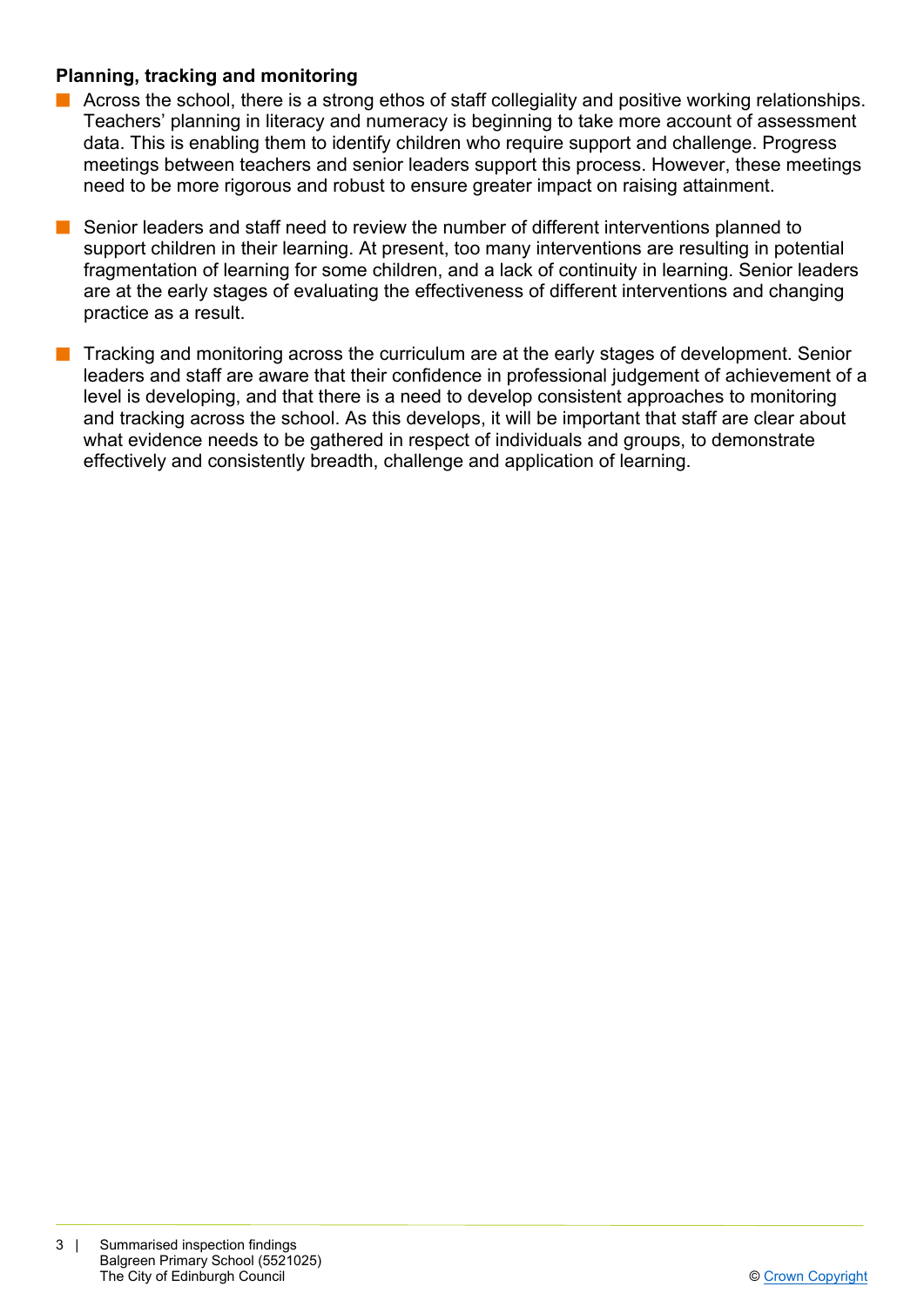### **2.1 Safeguarding and child protection**

**n** The school submitted self-evaluation information related to child protection and safeguarding. Inspectors discussed this information with relevant staff and, where appropriate, children. In addition, inspectors examined a sample of safeguarding documentation. Areas for development have been agreed with the school and the education authority.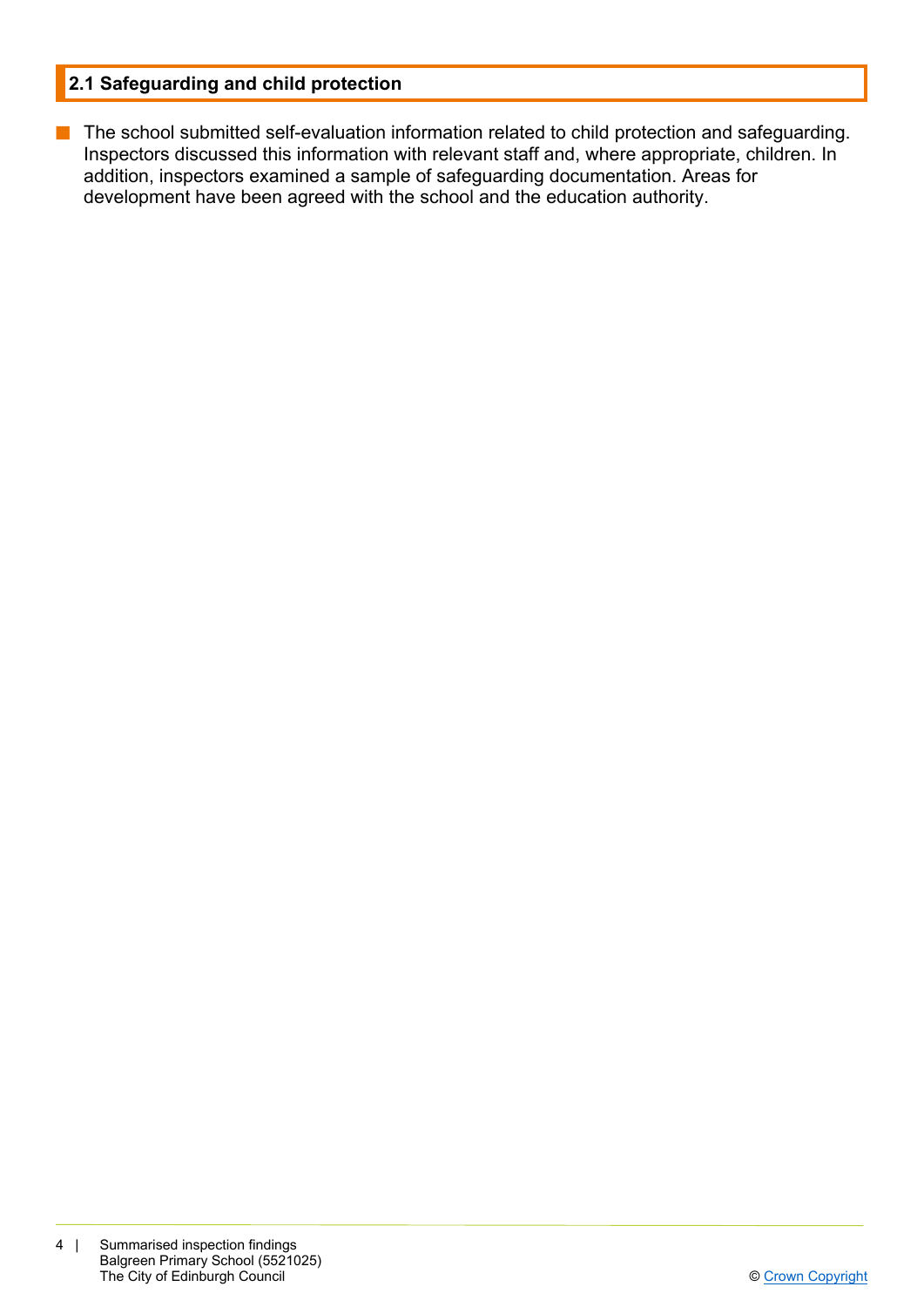| 3.2 Raising attainment and achievement                                                                                                                                                                                                                                                                                                                                                                                  | satisfactory |  |
|-------------------------------------------------------------------------------------------------------------------------------------------------------------------------------------------------------------------------------------------------------------------------------------------------------------------------------------------------------------------------------------------------------------------------|--------------|--|
| This indicator focuses on the school's success in achieving the best possible outcomes for all<br>learners. Success is measured in attainment across all areas of the curriculum and through<br>the school's ability to demonstrate learners' achievements in relation to skills and attributes.<br>Continuous improvement or sustained high standards over time is a key feature of this<br>indicator. The themes are: |              |  |
| attainment in literacy and numeracy<br>attainment over time<br>overall quality of learners' achievement<br>equity for all learners                                                                                                                                                                                                                                                                                      |              |  |

### **Attainment in literacy and numeracy**

- The school's most recent collection of predicted data on Curriculum for Excellence levels shows that by the end of P1, most children are expected to achieve the appropriate level in listening and talking, and numeracy and mathematics. The majority of children are expected to achieve the expected level in reading and writing. By the end of P4, most children are expected to achieve the appropriate level in reading, listening and talking, writing and numeracy and mathematics. By the end of P7, most children are expected to achieve the appropriate level in numeracy and mathematics. Almost all children are expected to achieve the appropriate level in reading, writing, and listening and talking.
- $\blacksquare$  Through classroom observations, scrutiny of children's work, discussion with staff at all levels, and focus groups of children, the inspection team consider these results to be overestimated. They do not accurately reflect the attainment of children across the school.
- $\blacksquare$  Teachers now need to ensure that they use a wider range of evidence, and that it is set against National Benchmarks to enable robust data on achievement of a Curriculum for Excellence level to be generated. Staff recognise that further development of moderation activity will help to support this work. They should now, as planned, work towards reliably assessing and recording children's progress and achievement of Curriculum for Excellence levels.

### **Literacy and English**

■ Overall attainment in literacy is good, although children's progress is not consistent in all aspects of literacy, and at all stages of the school. The rate of children's progress varies across the school. Senior leaders, in consultation with staff, need to review progression pathways for literacy and English, to allow all children to experience coherent and structured programmes for learning. This will help to ensure expectations, experiences and outcomes for all children are appropriately high.

### **Listening and talking**

 $\blacksquare$  The majority of children are making satisfactory progress in listening and talking. The majority of children listen to instructions and can articulate well aspects of their learning. A significant number of children across the school find it difficult to take turns and contribute at the appropriate time when engaging with others. Children at first level ask and respond to different types of questions to show understanding of the main ideas of spoken texts. At second level, children can communicate clearly, audibly and with expression although this is not consistently applied in different contexts. Children need to develop their skills in applying non-verbal techniques in interactions.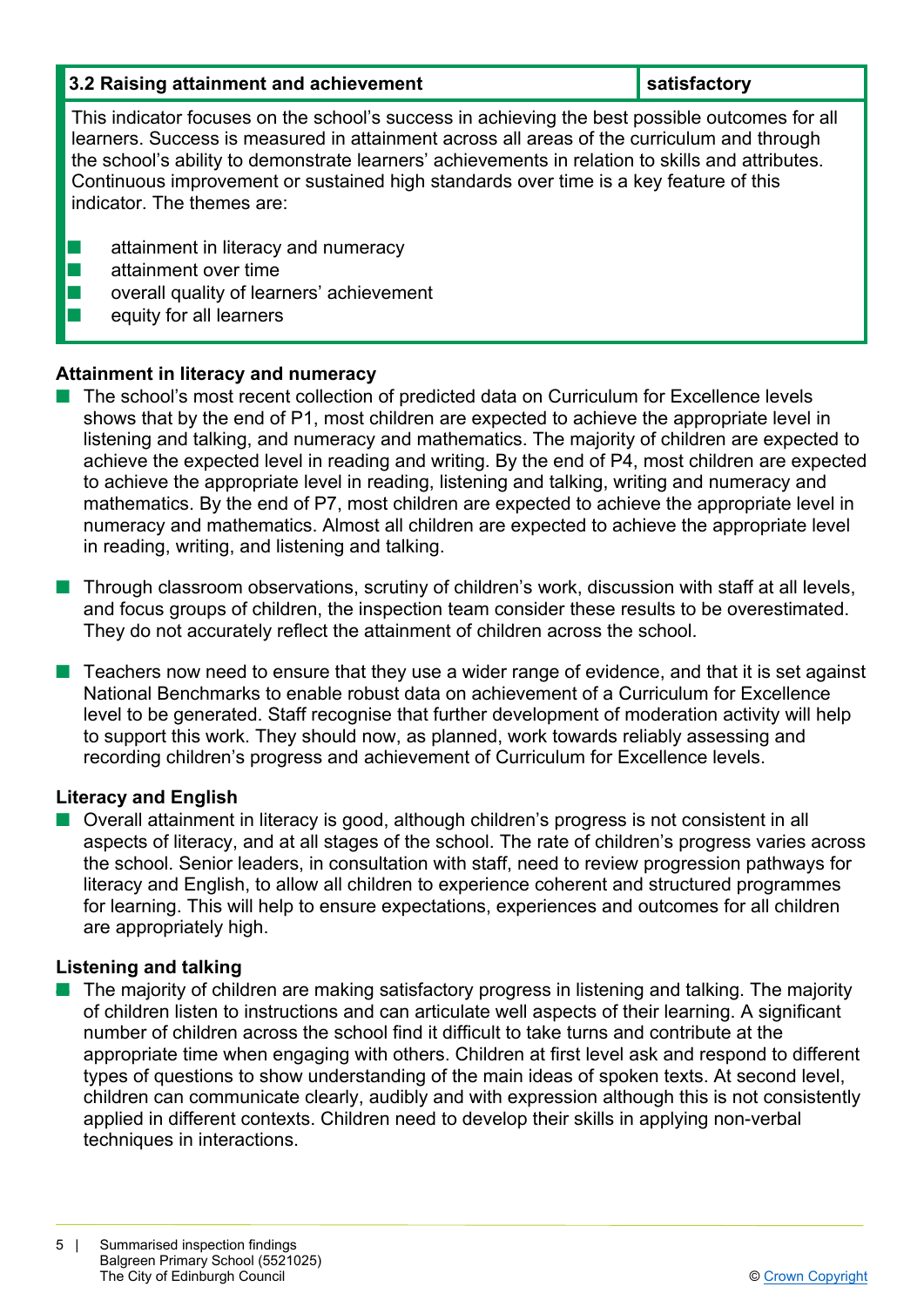### **Reading**

 $\blacksquare$  The majority of children are making good progress in reading. At early level, the majority of children are developing effectively their knowledge of sounds, letters and patterns and forming words through play-based approaches to learning. They are learning to read with fluency and expression in their class lessons. This is adding to their enjoyment and understanding of text. At first level, the majority of children read fluently and with expression when reading to an audience. They can recognise the genre of a range of texts they have read in class and at home, and are familiar with a number of well-known authors and their works. They can describe their preferred type of book and recount exciting episodes from several stories. At second level, the majority of children read aloud with fluency and expression. They can comment on the main features of the books they are reading and can name several works, their authors and the genre to which they belong. Children's motivation for reading could be enhanced through accessing a wider range of stimulating texts.

### **Writing**

 $\blacksquare$  The majority of children are making good progress in writing. At early level, those children who are not new to English language can explore sounds, letters and words well. They write to convey ideas, messages and information in different ways in play, and imaginative and real contexts. At first level, children can write independently using appropriate punctuation. They are writing across a range of genre. At second level, the majority of children are writing well for different purposes. They are applying features of a range of genre to their writing. The quality of writing is not consistent throughout the school, including the presentation of children's written work.

### **Numeracy and mathematics**

The majority of children are making satisfactory progress in numeracy and mathematics at early and first level. At second level, a significant minority of children are making weak progress.

### **Number, money and measure**

At both early and first level children have a good understanding of number, money and measurement. At early level, children are able to add and subtract simple sums with ease, including using coins. They can confidently use appropriate vocabulary to describe halves. At both early and first level, children are strong in mental agility and can solve problems with ease. They can round two and three digit numbers to the nearest ten and hundred, confidently. They are less confident in telling the time and converting this into 24 hour time. Children at second level are confident in explaining the link between a digit, its place and value. They have very limited understanding of decimal fractions to two or three decimal places. They need to develop fluency in mental processes, as their mental agility is not strong. Children do not have a good understanding of equivalent forms of common fractions. There are major gaps in their learning about time, money and measurement.

### **Shape, position and movement**

■ Children at both early and first level have a good understanding of the properties of 2D shapes. They can describe confidently the language of simple direction and position. Children at second level can describe 2D shapes but are less proficient in describing the properties of 3D objects. At first level, children do not yet have an awareness of angles. At second level, children's understanding of angles is stronger and they are able to describe and classify a range of angles.

### **Information handling**

 $\blacksquare$  At first and second level, pupils were not confident in identifying and discussing the different ways in which data can be presented and what their experiences of this have been. The school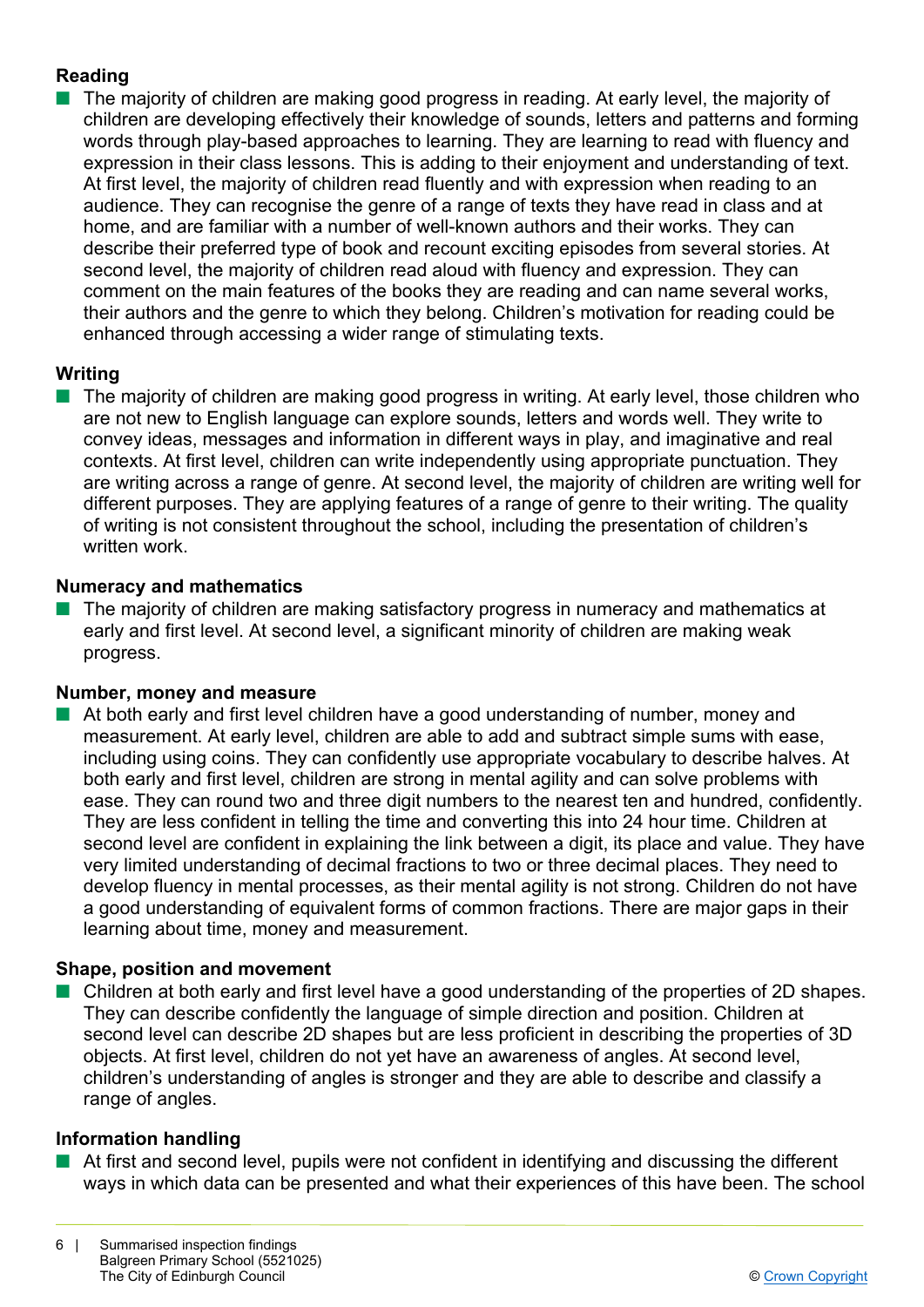should plan for children to have regular opportunities to collect, organise and display data in a variety of ways, including through the use of digital technologies.

### **Attainment over time**

- n The school report that there have been fluctuating trends in Curriculum for Excellence data across literacy and numeracy over the last three years. Teachers monitor and track children's progress throughout the year using a Red, Amber, Green (RAG) system to identify those children on track to achieve Curriculum for Excellence levels. The headteacher recognises the need to develop a more robust monitoring and tracking system to measure the progress made by children. At the moment, senior leaders are unable to demonstrate the value-added impact of their interventions on the progress that children make from stage to stage.
- $\blacksquare$  The school has adopted the local authority's initiative in taking forward important aspects of numeracy and mathematics at the early stages of the school. This is having a positive impact in terms of children's mental agility. Children are securing a sound knowledge of key number facts. They are confident in using strategies to solve number problems. There is a need to have a clear and shared strategy for driving forward attainment across the school.

### **Achievements**

- $\blacksquare$  Children's achievements in and outwith school are well recognised by staff, including through their wall displays. Children speak positively about their successes. Children who have positions of responsibility, such as members of school committees, are developing their leadership skills effectively. Children are developing their fitness skills and team-working in a wide range of sports which are complemented by partners, for example water polo and basketball. School efforts are helping children to pursue a healthy and active lifestyle.
- $\blacksquare$  The school works effectively with a range of partners who are developing a range of skills for children including creativity in arts and music. Partnership working with Edinburgh College on a Science, Technology, Engineering and Mathematics (STEM) programme is resulting in children who are developing their understanding of sustainable development and the importance of recycling. The headteacher has recently introduced a system that records children's participation across a range of out-of-class activities across the school. In moving forward, it will be important to monitor and track children's participation to ensure equity of access to these exciting opportunities for all children.

### **Equity for all learners**

 $\blacksquare$  Staff have a good understanding of the school's social, economic and cultural context. This has helped inform the approach to the school's considerable allocation of the Pupil Equity Fund (PEF). The rationale for the allocated use of this funding has been shared with both staff and parents. Additional staffing, both teaching staff and support staff, to address the needs of the children, has been the main use of this resource. Several initiatives and approaches have been implemented by the headteacher and staff this session, to tackle inequality and close the attainment gap. The headteacher and staff should now carefully evaluate the effectiveness of these initiatives and approaches for impact on the attainment and achievement of children across the school.